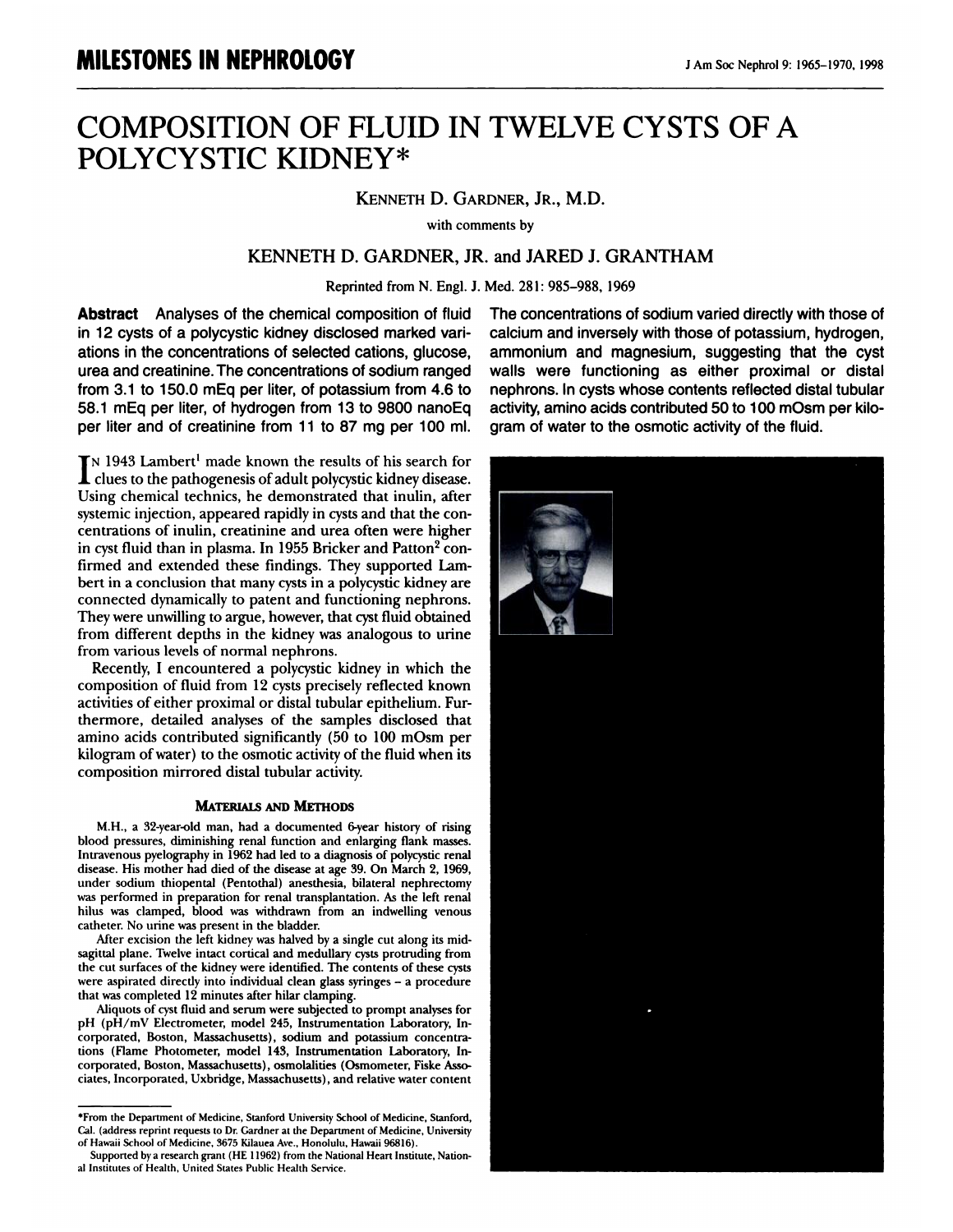by weight (T/S Refractometer, American Optical Company, Buffalo, New York), and concentrations of urea and ammonia nitrogen by the microdiffusion method of Conway.<sup>3</sup> Fluid and serum that remained were frozen and later analyzed for concentrations of calcium and magnesium (Atomic Absorption Spectrophotometer, model 303, Perkin Elmer Corporation, Norwalk, Connecticut), creatinine with the use of Lloyd's reagent,<sup>4</sup> and glucose by means of an Auto-Analyzer (Technicon Instruments, Tarrytown, New York). Semiquantitative estimates of amino acid concentrations in selected cysts were determined by unidirectional descending chromatography against standards of known concentrations, a method modified from that of Katz, Dreyer and Anfinsen.<sup>5</sup> Quantitative analyses of amino acid concentrations in 2 cysts were performed by column (Beckman AA Analyzer model 120C, Beckman Instruments, Incorporated, Palo Alto, California).

### **RESULTS**

Table 1 indicates the patterns of solute concentrations that were found in the 12 cysts of this kidney. Arbitrarily, the cysts were arranged in an order of ascending sodium concentrations and designated 1 through 12. For each cyst the pattern of solute concentration was different. Wide ranges of solute concentrations were recorded. There were, for example, an eightfold difference in creatinine concentrations a 50-fold difference in sodium concentrations, and a 750-fold difference in hydrogen ion concentrations. These differences could not be related to the intrarenal location of the cysts (Table 1).

When ratios of cyst fluid to plasma were calculated for these substances, at least two populations of cysts were apparent (Table 2). In one, the concentrations of sodium, potassium, urea and creatinine differed but little from that of plasma (Cysts 5-12). In the second, significant and even dramatic differences were recorded (Cysts 1-4). Coefficients of correlation were determined between the concentrations of sodium and the concentrations of the other cations and molecules in the 12 cysts. Values shown in Table 3 were obtained. The concentrations of sodium varied in parallel to those of calcium and inversely to those of potassium, magnesium, ammonium and hydrogen. In addition, there were significant and indirect relations between the cyst-fluid concentrations of sodium and urea and creatinine.

The measurement of amino acid concentrations in the samples of cyst fluid was not originally considered. However, in some cysts marked differences were noted between the osmolalities measured directly by the freezing-point depression technic and those derived by calculation from known concentrations of cations, glucose and urea (Table 4). These differences existed even when all cations were assumed to be associated with monovalent anions in the cyst fluid and osmotic coefficients were ignored. In search of the missing milliosmoles it seemed reasonable to look at amino acid concentrations, since amino acids have significant but low magnitudes of osmotic activity in both the intracellular and the extracellular fluid compartments.<sup>6</sup> Figure 1 shows a chromatograph of fluid from three cysts, together with standard concentrations of 18 amino acids that were run in conjunction with them. Both the semiquantitative and the quantitative analyses of amino acid concentrations in the fluid of selected cysts gave values of a magnitude sufficient to account for the missing milliosmoles (Table 4).

### **DISCUSSION**

The array of solute concentrations observed in the cysts of this kidney was not unexpected. Bricker and Patton<sup>2</sup> found creatinine concentrations that varied from below that of plasma to more than 50 times higher in the cysts that they



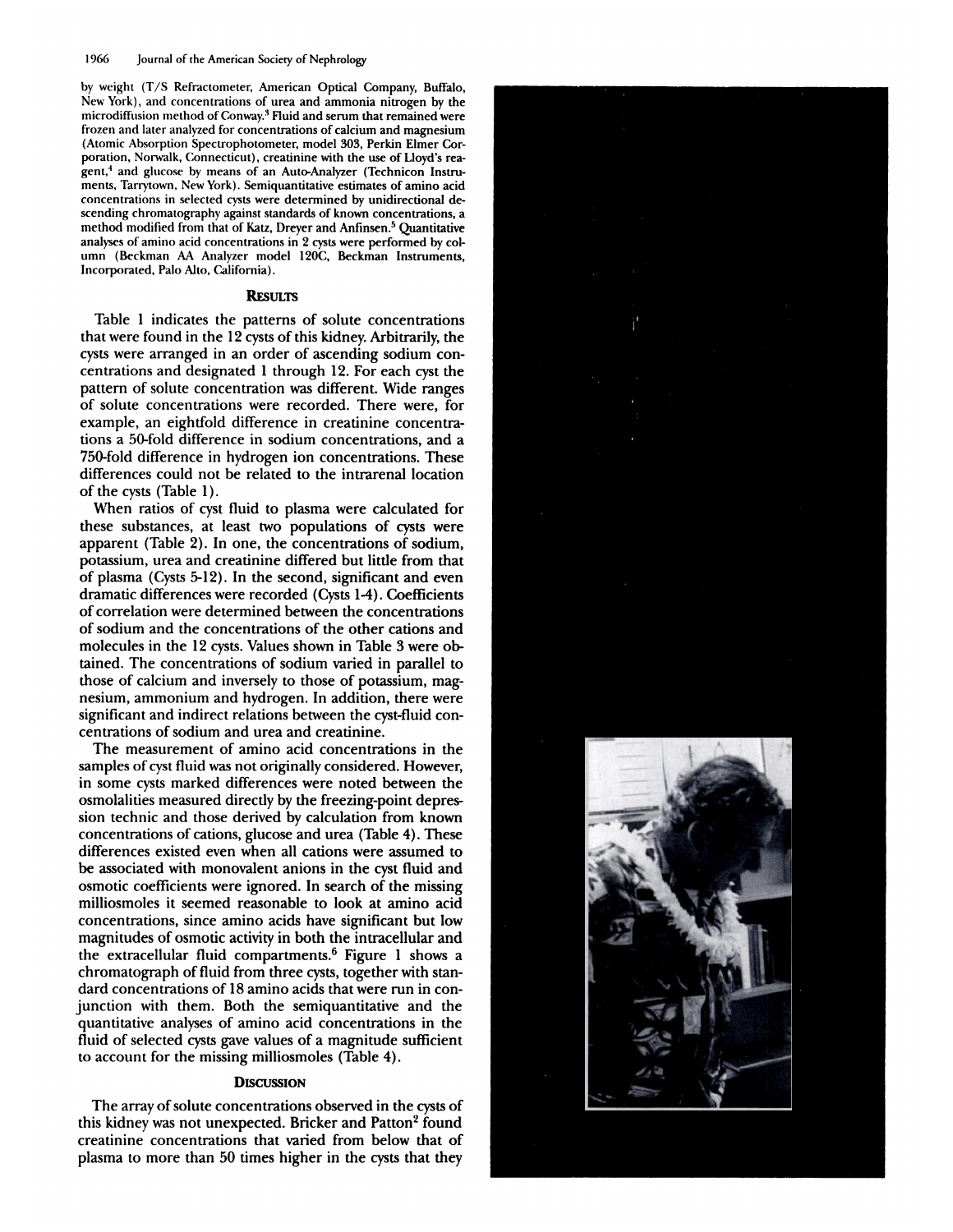| <b>CYSTS</b><br>No. | <b>LOCATION</b> |                | <b>WATER</b><br>(GM/100)<br>GM) | SODIUM<br>(MEO/LITER*) | <b>POTASSIUM</b><br>(MEO/<br>LITER <sup>*</sup> ) | <b>HYDROGEN</b><br><b>NANOEO</b><br>LITER <sup>*</sup> ) | <b>AMMONIUM</b><br><b>NITROGEN</b><br>(Mg/100<br>$ML$ <sup>*</sup> ) | <b>CALCIUM</b><br>(MG/100<br>$ML^*)$ | <b>MAGNESIUM</b><br>MG/100<br>$ML$ <sup>*</sup> ) | <b>GLUCOSE</b><br>(Mg/100<br>M <sub>L</sub> | <b>UREA</b><br>(MG/100)<br>M <sub>L</sub> | CREATI-<br><b>NINE</b><br>(MG/100)<br>$M_L$ <sup>*</sup> ) |
|---------------------|-----------------|----------------|---------------------------------|------------------------|---------------------------------------------------|----------------------------------------------------------|----------------------------------------------------------------------|--------------------------------------|---------------------------------------------------|---------------------------------------------|-------------------------------------------|------------------------------------------------------------|
|                     | <b>CORTEX</b>   | <b>MEDULLA</b> |                                 |                        |                                                   |                                                          |                                                                      |                                      |                                                   |                                             |                                           |                                                            |
|                     |                 | no.            |                                 |                        |                                                   |                                                          |                                                                      |                                      |                                                   |                                             |                                           |                                                            |
| $1-4$               |                 |                | 96.7-98.0                       | $3.1 - 105.0$          | 5.1-58.1                                          | 120-9760                                                 | $4.5 - 21.7$                                                         | $1.0 - 7.8$                          | 5.4-24.5                                          | 132-593                                     | 45-194                                    | 11-87                                                      |
| $5 - 12$            |                 |                | 92.5-99.0                       | 129.0-150.0            | $4.6 - 8.6$                                       | $13 - 42$                                                | None detected                                                        | $5.7 - 14.7$                         | $2.3 - 5.2$                                       | 46-159                                      | 34-88                                     | $11 - 16$                                                  |

Milestones in Nephrology 1967<br>TABLE 1. *Locations of Cysts and Ranges of Concentrations of Selected Cations and Other Solutes in Their Fluid Contents.* 

'Of cysi.fluid water.

studied. They noted sodium concentrations ranging from slightly above those of normal plasma to lows of 14 mEq per \*Of cyst-fluid water.<br>studied. They noted sodium concentrations ranging from<br>slightly above those of normal plasma to lows of 14 mEq per<br>liter in the cysts of one kidney. As in the present study, they <sup>•</sup> Of cyst-fluid water.<br>
studied. They noted sodium concentrations ranging from<br>
slightly above those of normal plasma to lows of 14 mEq per<br>
liter in the cysts of one kidney. As in the present study, they<br>
found no signi studied. They noted sodium concentrations ranging from slightly above those of normal plasma to lows of 14 mEq per liter in the cysts of one kidney. As in the present study, they found no significant variation among the os found no significant variation among the osmolalities of fluid<br>from cysts in a given kidney.<br>From their study and the present one, it is evident that not ghiny above those of flormal plasma to lows of 14 ling per<br>er in the cysts of one kidney. As in the present study, they<br>und no significant variation among the osmolalities of fluid<br>om cysts in a given kidney.<br>From their st

liter in the cysts of one kidney. As in the present study, they<br>found no significant variation among the osmolalities of fluid<br>from cysts in a given kidney.<br>From their study and the present one, it is evident that not<br>ever From cysts in a given kidney.<br>
From their study and the present one, it is evident that not<br>
every cyst in a polycystic kidney contains fluid with a unique<br>
composition and that the degree to which cysts can vary in<br>
their From their study and the present one, it is evident that not<br>every cyst in a polycystic kidney contains fluid with a unique<br>composition and that the degree to which cysts can vary in<br>their chemical composition within a kid composition and that the degree to which cysts can vary in<br>their chemical composition within a kidney is inconstant<br>among polycystic kidneys in general. Bricker and Patton<sup>2</sup> en-<br>countered a 10-fold difference in sodium co composition and that the degree to which cysts can vary in<br>their chemical composition within a kidney is inconstant<br>among polycystic kidneys in general. Bricker and Patton<sup>2</sup> en-<br>countered a 10-fold difference in sodium co countered a 10-fold difference in sodium concentration<br>among three cysts examined in one kidney but a variation c<br>only 10 per cent among the sodium concentrations in si<br>cysts of a second kidney. In addition to the kidney d here cysts examined in one kidney but a variation of<br>per cent among the sodium concentrations in six<br>a second kidney. In addition to the kidney described<br>lawe examined cysts in the kidneys of two additional<br>with polycystic cysts of a second kidney. In addition to the kidney described<br>here, I have examined cysts in the kidneys of two additional<br>patients with polycystic disease and of two with medullary cys-<br>tic disease. Limited volumes of flu cysis of a second kidney. In addition to the kidney described<br>here, I have examined cysts in the kidneys of two additional<br>patients with polycystic disease and of two with medullary cys-<br>tic disease. Limited volumes of flu that are described here. Nonetheless, an occasional cystic disease. Limited volumes of fluid for analyses have precluded the detailed observations on cyst-fluid composition that are described here. Nonetheless, an occasion that are discussed. Emineta volumes of fluid for analyses have pre-<br>cluded the detailed observations on cyst-fluid composition<br>that are described here. Nonetheless, an occasional cyst has<br>been found with concentrations of cluded the detailed observations on cyst-huld composition<br>that are described here. Nonetheless, an occasional cyst has<br>been found with concentrations of sodium and potassium<br>that are lower and higher respectively than urin been found with concentrations of sodium and potassium<br>that are lower and higher respectively than urine and plasma<br>levels. In one polycystic kidney cation concentrations were<br>similar to those of plasma in 11 of 12 cysts a Evers. In one polycystic kinney canon. Concernitations were<br>similar to those of plasma in 11 of 12 cysts analyzed, but were<br>reversed in the twelfth. Semiquantitatively, amino acid con-<br>centrations were higher in this cyst. similar to those of plasma in 11 of 12 cysts analyzed, but were<br>reversed in the twelfth. Semiquantitatively, amino acid con-<br>centrations were higher in this cyst. In one with medullary<br>cystic disease, fluid pooled from thr ntrations were higher in this cyst. In one with medullary<br>stic disease, fluid pooled from three cysts contained sodium<br>id potassium in concentrations of 7 and 69 mEq per liter<br>spectively.<sup>7</sup><br>From their observations both La

cystic disease, fluid pooled from three cysts contained sodium<br>and potassium in concentrations of 7 and 69 mEq per liter<br>respectively.<sup>7</sup><br>From their observations both Lamert<sup>8</sup> and Bricker and Pat-<br>ton<sup>2</sup> argued that commu and polassium in concentrations of *Y* and 09 incq per increspectively.<sup>7</sup><br>
From their observations both Lamert<sup>8</sup> and Bricker and Pat-<br>
ton<sup>2</sup> argued that communications exist between functioning<br>
nephrons and cysts in th From their observators oon Eamert and Dicket and Fat<br>ton<sup>2</sup> argued that communications exist between functioning<br>nephrons and cysts in the polycystic kidney. Morphologists<br>support this contention.<sup>9</sup> The data presented her support this contention.<sup>9</sup> The data presented here are also consonant with it: concentrations of sodium in cyst fluid varied directly with those of calcium and indirectly with those of potassium, hydrogen, ammonium, magne ied directly with those of calcium and indirectly with those of potassium, hydrogen, ammonium, magnesium and creatinine. This pattern of variation in chemical composition agrees precisely with the modifications known to be ied directly with those of calcium and indirectly with those of<br>potassium, hydrogen, ammonium, magnesium and creati-<br>nine. This pattern of variation in chemical composition<br>agrees precisely with the modifications known to potassium, hydrogen, ammonium, magnesium and creati-<br>nine. This pattern of variation in chemical composition<br>agrees precisely with the modifications known to be imposed<br>on glomerular filtrate as it passes down the nephron agrees precisely with the modifications known to be imposed<br>on glomerular filtrate as it passes down the nephron in the<br>normal kidney.<sup>10</sup> To account for these findings, it could be<br>argued that metabolically active proxima on giomerular matte as a passes down the hephron in the<br>normal kidney.<sup>10</sup> To account for these findings, it could be<br>argued that metabolically active proximal or distal nephrons<br>emptied their contents into cystic lakes a argued that metabolically active proximal or distal nephrons emptied their contents into cystic lakes and that no further change in the composition of the fluid occurred while it lay<br>in these reservoirs. However, the relative isosmolality of the<br>TABLE 2. *Ranges of Cyst-Fluid to Plasma Ratios (CF/P)*<br>for Selected Solutes. in these reservoirs. However, the relative isosmolality of the

| <b>CYSTS</b><br>No. | <b>SODIUM</b> | <b>POTASSIUM</b> | <b>GLUCOSE</b> | UREA          | <b>CREATININE</b> |
|---------------------|---------------|------------------|----------------|---------------|-------------------|
| $1 - 4$             | $0.02 - 0.73$ | 0.85-9.70        | $0.69 - 3.12$  | $1.32 - 5.70$ | 1.51-11.9         |
| $5 - 12$            | $0.90 - 1.04$ | $0.77 - 1.44$    | $0.24 - 0.84$  | $1.00 - 2.59$ | $1.51 - 2.19$     |

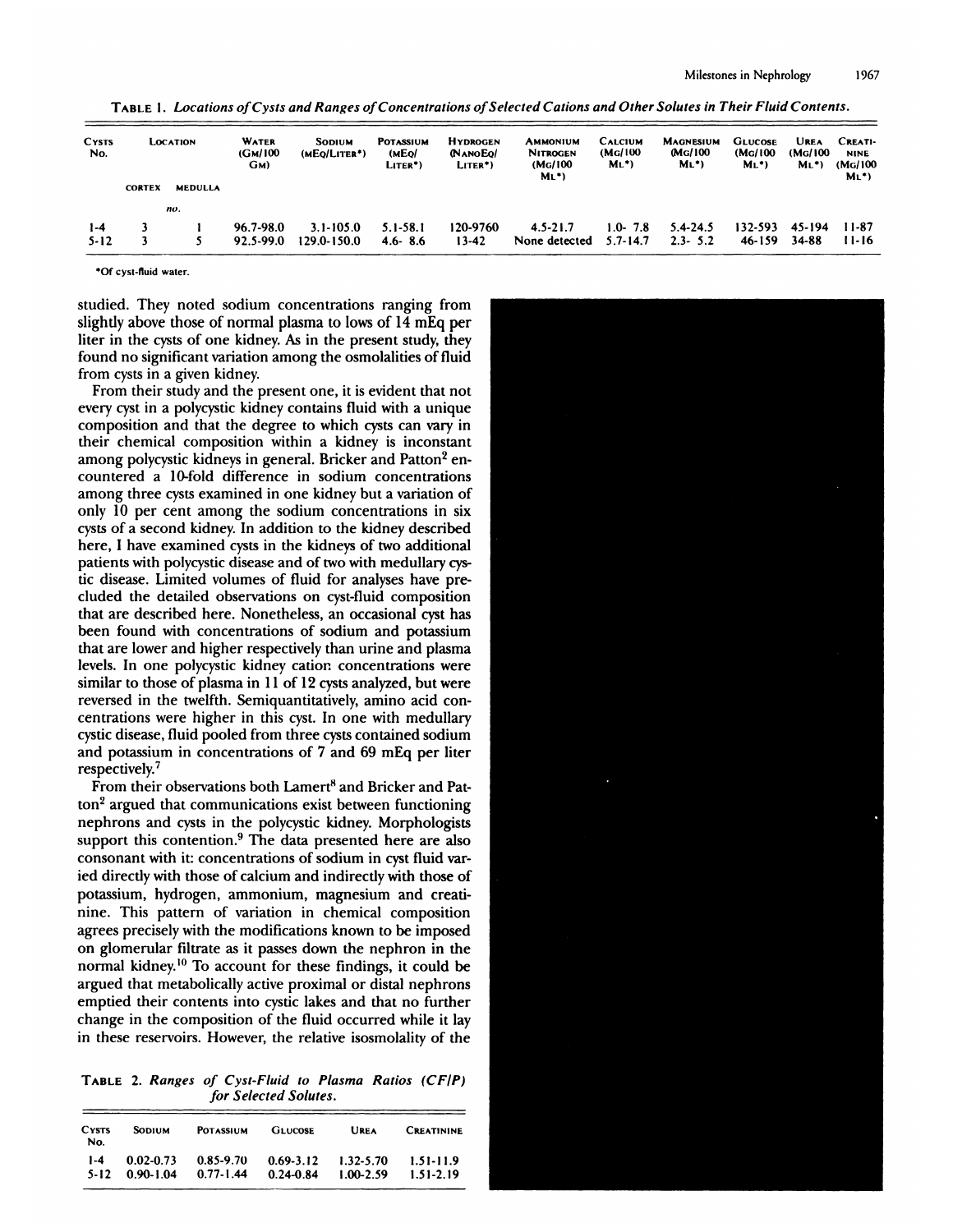1968 Journal of the American Society of Nephrology<br>TABLE 3. *Coefficients of Correlation between Sodium Conc*<br>*trations and Concentrations of Other Solutes in Fluid fr I*<br>1968 Journal of the American Society of Nephrology<br>**TABLE 3. Coefficients of Correlation between Sodium Concentrations and Concentrations of Other Solutes in Fluid from<br>***I2 Cysts of a Polycystic Kidney.* **12 Cysts of Correlation between Sodium Concentrations and Concentrations of Other Solutes in Fluid free Solutes of a Polycystic Kidney.<br>
2 Cysts of a Polycystic Kidney.<br>
<b>12 Cysts of a Polycystic Kidney.**<br> **12 Cysts of a** 

| <b>SODIUM CONCENTRATIONS</b><br><b>VERSUS CONCENTRATIONS</b><br>OF OTHER SOLUTE | <b>R VALUE</b> | P VALUE |
|---------------------------------------------------------------------------------|----------------|---------|
| Potassium                                                                       | -0.91          | < 0.005 |
| Hydrogen                                                                        | $-0.89$        | < 0.005 |
| Ammonium nitrogen                                                               | $-0.94$        | < 0.005 |
| Calcium                                                                         | $+0.78$        | 0.01    |
| Magnesium                                                                       | $-0.91$        | <0.005  |
| Urea                                                                            | $-0.70$        | 0.01    |
| Creatinine                                                                      | $-0.87$        | < 0.005 |
| Osmolality                                                                      | $+0.53$        | <0.05   |

cystic contents suggests that water was equilibrating among them. It seems ttnbikelv that the steep chemical gradients (for example, contents suggests that water was equilibrating among<br>them. It seems unlikely that the steep chemical gradients (for<br>example, 750-fold for hydrogen and 50-fold for sodium)<br>could be maintained by a water-permeable b cystic contents suggests that water was equilibrating among<br>them. It seems unlikely that the steep chemical gradients (for<br>example, 750-fold for hydrogen and 50-fold for sodium)<br>could be maintained by a water-permeable but From It seems unlikely that the steep chemical gradients (for example, 750-fold for hydrogen and 50-fold for sodium) could be maintained by a water-permeable but metabolically inactive cyst wall. It is more probable that t example, 750-fold for hydrogen and 50-fold for sodium)<br>could be maintained by a water-permeable but metabolically<br>inactive cyst wall. It is more probable that these walls retain<br>their metabolic activity and the functional but a be maintained by a water-permeable but metabolically<br>active cyst wall. It is more probable that these walls retain<br>eir metabolic activity and the functional characteristics<br>culiar to the segment of the nephron from w

their metabolic activity and the functional characteristics<br>peculiar to the segment of the nephron from which they arise.<br>The origin of the amino acids that were found in some cysts<br>of this kidney is speculative. Several p The origin of the amino acids that were found in some cysts<br>of this kidney is speculative. Several possibilities exist. The<br>first is that they may have been filtered at the glomerulus,<br>escaping proximal reabsorption and be of this kidney is speculative. Several possibilities exist. The first is that they may have been filtered at the glomerulus, escaping proximal reabsorption and being concentrated by water reabsorption in cysts arising from or this kidney is speculative. Several possibilities exist.<br>first is that they may have been filtered at the glomeri<br>escaping proximal reabsorption and being concentrate<br>water reabsorption in cysts arising from distal neph the gromerulus,<br>escaping proximal reabsorption and being concentrated by<br>water reabsorption in cysts arising from distal nephrons. The<br>fact that in one cyst (cyst 1), the amino acids were concentra-<br>ted to a greater degree escaping proximal reabsorption and being concentrated by<br>water reabsorption in cysts arising from distal nephrons. The<br>fact that in one cyst (cyst 1), the amino acids were concentra-<br>ted to a greater degree than creatinine water reabsorption in cysts arising from distant nephrons. The<br>fact that in one cyst (cyst 1), the amino acids were concentra<br>ted to a greater degree than creatinine (roughly 30:1 vs 10:1<br>respectively) argues against this act that in one cyst (cyst 1), the animo acids were concentra-<br>ted to a greater degree than creatinine (roughly 30:1 vs 10:1<br>respectively) argues against this possibility. Furthermore, no<br>consistent pattern could be found respectively) argues against this possibility. Furthermore, no consistent pattern could be found among the concentrations of amino acids between cysts 1 and 2, implying that differences in their concentrations were not sol cysts. ences in their concentrations were not solely the result of<br>a difference in the amount of water reabsorbed from the two<br>cysts.<br>A second possibility considered to account for the presence<br>of amino acids was that they came f

a difference in the amount or water reabsorbed from the two<br>cysts.<br>A second possibility considered to account for the presence<br>of amino acids was that they came from the hydrolysis of fil-<br>tered protein as it lay sequester A second possibility considered to account for the presence of amino acids was that they came from the hydrolysis of fil tered protein as it lay sequestered in the cysts, perhaps through the action of hydrolases from renal or amino acids was that they came from the hydrolysis of fil-<br>tered protein as it lay sequestered in the cysts, perhaps<br>through the action of hydrolases from renal tubular epitheli-<br>um or bacteria. A comparison of the rela tered protein as it lay sequestered in the cysts, perhaps<br>through the action of hydrolases from renal tubular epitheli-<br>um or bacteria. A comparison of the relative concentrations<br>of amino acids in the cyst fluid with the um or bacteria. A comparison of the relative concentrations of amino acids in the cyst fluid with the known frequency per mole and per gram of their occurrence in albumin<sup>11</sup> and "average" protein<sup>12</sup> failed to disclose an mole and per gram of their occurrence in albumin<sup>11</sup> and "average" protein<sup>12</sup> failed to disclose any constant relation.<br>Thus, although it could not be excluded, no substantiation<br>for this possibility could be found.<br>The t Thus, although it could not be excluded, no substantiation<br>for this possibility could be found.<br>The third possibility considered was that the amino acids<br>entered the tubular or cyst fluid through their epithelial



| <b>CYST</b><br>No. | <b>SODIUM</b><br>(MEO/<br>LITER<br>$\times$ 2) | <b>POTASSIUM</b><br>(MEQ<br>LITER<br>$\times$ 2) | Ammonium<br>(MEQ/<br>LITER<br>$\times$ 2) | <b>CALCIUM</b><br>(MEQ/<br>LITER | <b>MAGNESIUM</b><br><b>MEO</b><br>LITER<br>$\times$ 3) | <b>GLUCOSE</b><br>(MM)<br>LITER) | UREA<br>(MM)<br>LITER) | <b>TOTAL</b><br>(MOSM/KG) | <b>OBSERVED</b><br><b>TOTAL</b><br>(MOSM/KG) | DIFFER-<br>ENCE <sup>*</sup> | <b>AMINO ACIDS</b><br>(MOSM/KG)          |                          |
|--------------------|------------------------------------------------|--------------------------------------------------|-------------------------------------------|----------------------------------|--------------------------------------------------------|----------------------------------|------------------------|---------------------------|----------------------------------------------|------------------------------|------------------------------------------|--------------------------|
|                    |                                                |                                                  |                                           | $\times$ 3)                      |                                                        |                                  |                        |                           |                                              |                              | SEMI-<br><b>QUANTI-</b><br><b>TATIVE</b> | QUANTI-<br><b>TATIVE</b> |
|                    | 6                                              | 90                                               | 25                                        |                                  | 25                                                     | 10                               | 36                     | 193                       | 287                                          | $+94$                        | 107                                      | 80†                      |
|                    | 9                                              | 92                                               | 31                                        |                                  | 32                                                     | 34                               | 41                     | 241                       | 286                                          | $+45$                        | 57                                       | 79                       |
|                    | 100                                            | 116                                              |                                           |                                  | 9                                                      | 10                               | 71                     | 313                       | 286                                          | $-27$                        | 37                                       | Not measured             |
|                    | 210                                            | 10                                               |                                           | 6                                | ۰<br>ō                                                 |                                  | 17                     | 264                       | 287                                          | $+23$                        | 49                                       | Not measured             |
| 10                 | 292                                            | 10                                               | 0                                         |                                  |                                                        |                                  | 17                     | 336                       | 290                                          | $-46$                        | 10                                       | Not measured             |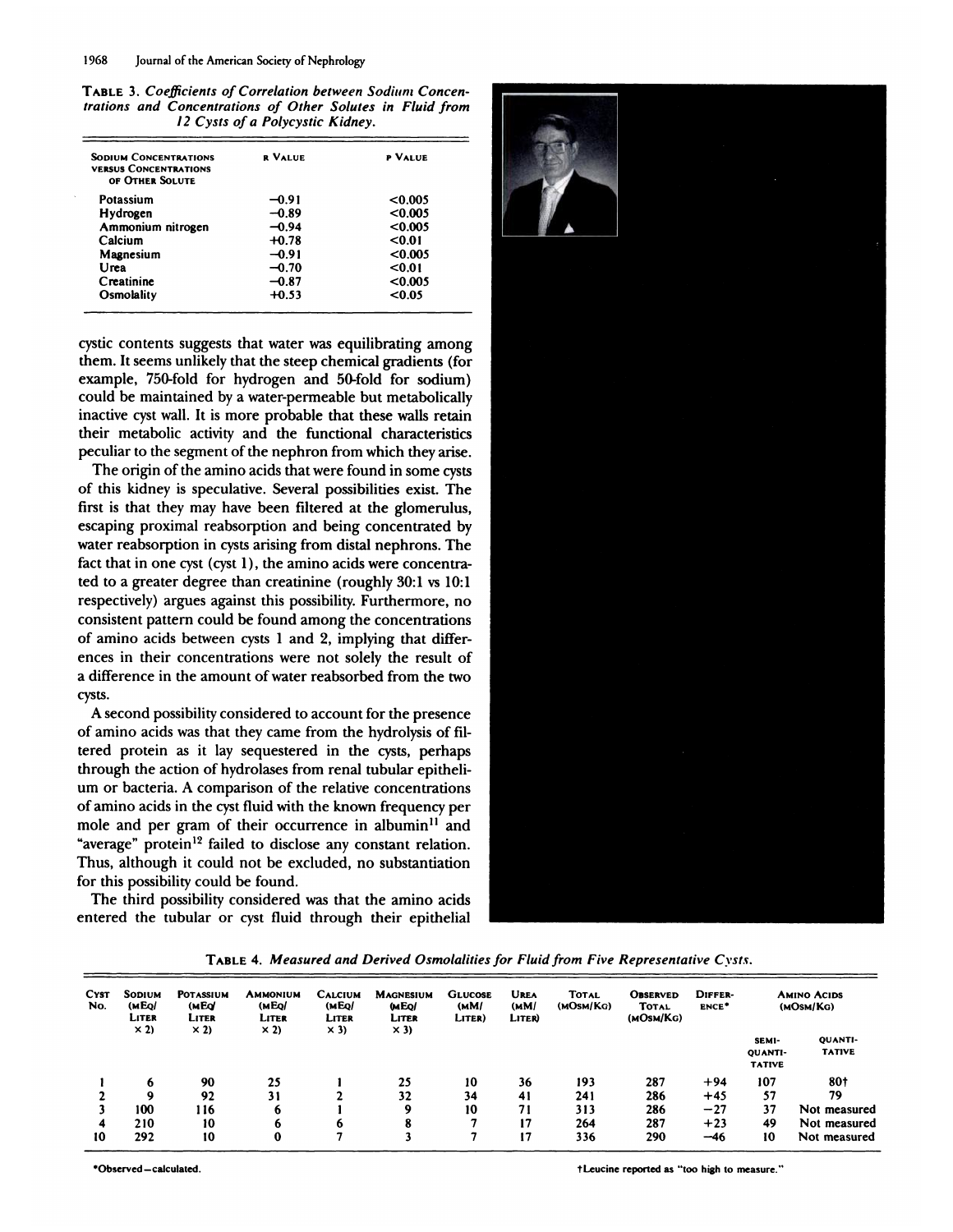

Figure 1. One-Dimensional Chromatography of Amino Acid Standards and Fluid from Cysts 1, 3 and 4.

The photograph is oriented so that amino acids migrated from its lower toward its upper edge. Standard concentrations are  $l \mu g/\mu l$ . Columns: (A) standard A, 10h; (B) cyst 1, 10h; (C) standard A, 20h; (D) cyst 1, 20h; (E) standard B, 10h; (F) cyst 3, 10h; (G) cyst 3, 20h; (H) cyst 4, 10h; and (I) standard C, 20h; (J) cyst 4, 20h; Numbers (amino acid identification): (1) leucine; (2) valine; (3) alanine; (4) glutamic acid; (5) aspartic acid; (6) lysine; (7) phenylalanine;  $(8)$  proline;  $(9)$  threonine;  $(10)$  serine;  $(11)$  arginine;  $(12)$  cystine;  $(13)$ isoleucine; (14) methionine; (15) tryptophan; (16) tyrosine; (17) glycine; and (18) histidine.

walls. That they did so down an electrical gradient seems unlikely since the hydrogen ion concentrations recorded in these cysts (pH 5.0 to 5.9) brackets the isoelectric points of almost all the amino acids present.<sup>13</sup> It also seems unlikely that they entered along a chemical gradient since amino acids normally total 3.2 mM per liter in the extracellular compartment and 14.7 mM per liter in the intracellular space in mammals.<sup>6</sup> No evidence was found of increased amino acid levels in the plasma of the patient whose kidney is under discussion here. On the other hand, selected amino acids may apparently be secreted by proximal and distal tubular epithelium,<sup>14,15</sup> possibly by active transport. Such a process could account for their appearance in the cysts of this kidney.

Of these possibilities protein hydrolysis and amino acid secretion are the most intriguing. Large cysts are absent from the typical polycystic kidney during the first two or three decades of its existence.<sup>9</sup> Only with advancing years does evidence of cyst expansion appear. This process has not been explained but could be accounted for if osmotically active substances were generated in or added to the cystic contents. Amino acids are not thought to undergo detectable reabsorption in the distal nephron.<sup>16</sup> Therefore, they meet a necessary criterion for osmotic effectiveness in cysts derived from that segment of the nephron. To speculate further, the gradual dilatation of strategically located cysts could obstruct adjacent nephrons and lead to their subsequent dilatation and the final appearance of the polycystic kidney. Further careful studies of the composition of cyst fluid in the polycystic kidney and in other forms of renal cystic disease seem warranted.

I am indebted to Dr. Charles Epstein for the quantitative analyses of cyst fluid that he performed, to Mr. Michael Davidson and Mr. John Vierling for help in obtaining the samples and to Mrs. Cathie Sweeney for technical assistance.

### **REFERENCES**

- 1. Lambert PP: Le rein polykystique: étude morphologique, clinique et physiopathologique. Paris, Masson and Cie, 1943
- 2. Bricker NS, Patton JF: Cystic disease of the kidneys: a study of dynamics and chemical composition of cyst fluid. Amer J Med 18: 207-219, 1955
- 3. Conway EI: Microdiffusion Analysis and Volumetric Error. Fifth revised edition. New York, Chemical Publishing Company, Inc, 1963